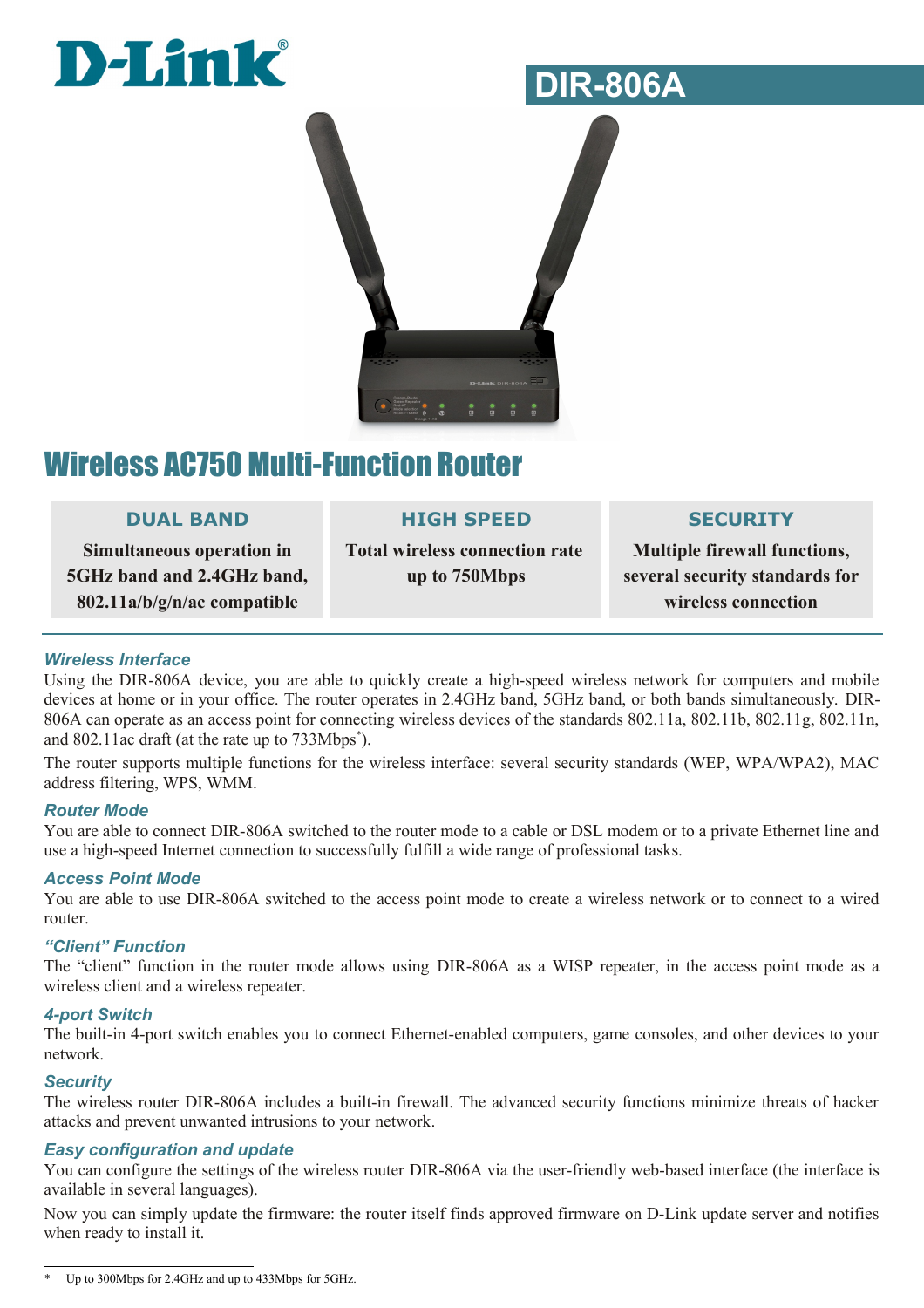#### *Hardware*

#### **WAN Interface**

• 1 10/100BASE-TX Ethernet port for cable or DSL modem or private Ethernet line

#### **LAN Interface**

- 4 10/100BASE-TX Ethernet ports
- **WLAN Interface**
	- 2.4GHz
		- $\circ$  IEEE 802.11b/g/n
	- 5GHz
		- IEEE 802.11a/n
		- IEEE 802.11ac draft

#### **USB Interface**

Micro-USB 2.0 type A port for power supply

#### **Frequency Range**

- 802.11a
	- 5150 ~ 5250MHz
- 802.11b  $\circ$  2400 ~ 2483.5MHz
- 802.11g
	- $\circ$  2400 ~ 2483.5MHz
- 802.11n
	- $\circ$  2.4GHz: 2400  $\sim$  2483.5MHz
	- 5GHz: 5150 ~ 5250MHz
- 802.11ac draft
	- 5150 ~ 5250MHz

#### **Data Rate**

- 802.11a
	- 54, 48, 36, 24, 18, 12, 9, and 6Mbps
- 802.11b
- 11, 5.5, 2, and 1Mbps
- 802.11g
	- 54, 48, 36, 24, 18, 12, 9, and 6Mbps
- 802.11n
	- 2.4GHz: MCS0  $\sim$  MCS15 (up to 300Mbps)
	- $\circ$  5GHz: MCS0 ~ MCS7 (up to 150Mbps)
- 802.11ac draft
	- $\circ$  NSS1-MCS0 ~ NSS1-MCS9 (up to 433Mbps)

#### **Modulation Schemes**

- 802.11a: BPSK, QPSK, 16QAM, 64QAM with OFDM
- 802.11b: DQPSK, DBPSK, DSSS, CCK
- 802.11g: BPSK, QPSK, 16QAM, 64QAM with OFDM
- 802.11n: BPSK, QPSK, 16QAM, 64QAM with OFDM
- 802.11ac draft: BPSK, QPSK, 16QAM, 64QAM, 256QAM with OFDM

### *Specifications* **Wireless AC750 Multi-Function Router**

#### **Receiver Sensitivity**

- 802.11a (typical at PER =  $10\%$  (1000-byte PDUs) at room temperature 25 °C)
	- -82dBm at 6Mbps
	- -81dBm at 9Mbps
	- -79dBm at 12Mbps
	- -77dBm at 18Mbps
	- -74dBm at 24Mbps
	- -70dBm at 36Mbps
	- -66dBm at 48Mbps
	- -65dBm at 54Mbps
- 802.11b (typical at PER =  $8\%$  (1000-byte PDUs) at room temperature 25 °C)
	- -84dBm at 1, 2Mbps
	- -82dBm at 5.5Mbps
	- -79dBm at 11Mbps
- $802.11$ g (typical at PER = 10% (1000-byte PDUs) at room temperature 25 °C)
	- -82dBm at 6Mbps
	- -81dBm at 9Mbps
	- -79dBm at 12Mbps
	- -77dBm at 18Mbps
	- -74dBm at 24Mbps
	- -70dBm at 36Mbps
	- -66dBm at 48Mbps
	- -65dBm at 54Mbps
- 802.11n (typical at PER =  $10\%$  (1000-byte PDUs))
	- 2.4GHz, HT20
	- -91dBm at MCS0
	- -88dBm at MCS1
	- -86dBm at MCS2
	- -83dBm at MCS3
	- -79dBm at MCS4
	- -75dBm at MCS5
	- -74dBm at MCS6
	- -73dBm at MCS7
	- -88dBm at MCS8
	- -85dBm at MCS9
	- -83dBm at MCS10
	- -80dBm at MCS11
	- -76dBm at MCS12
	- -72dBm at MCS13
	- -71dBm at MCS14
	- -70dBm at MCS15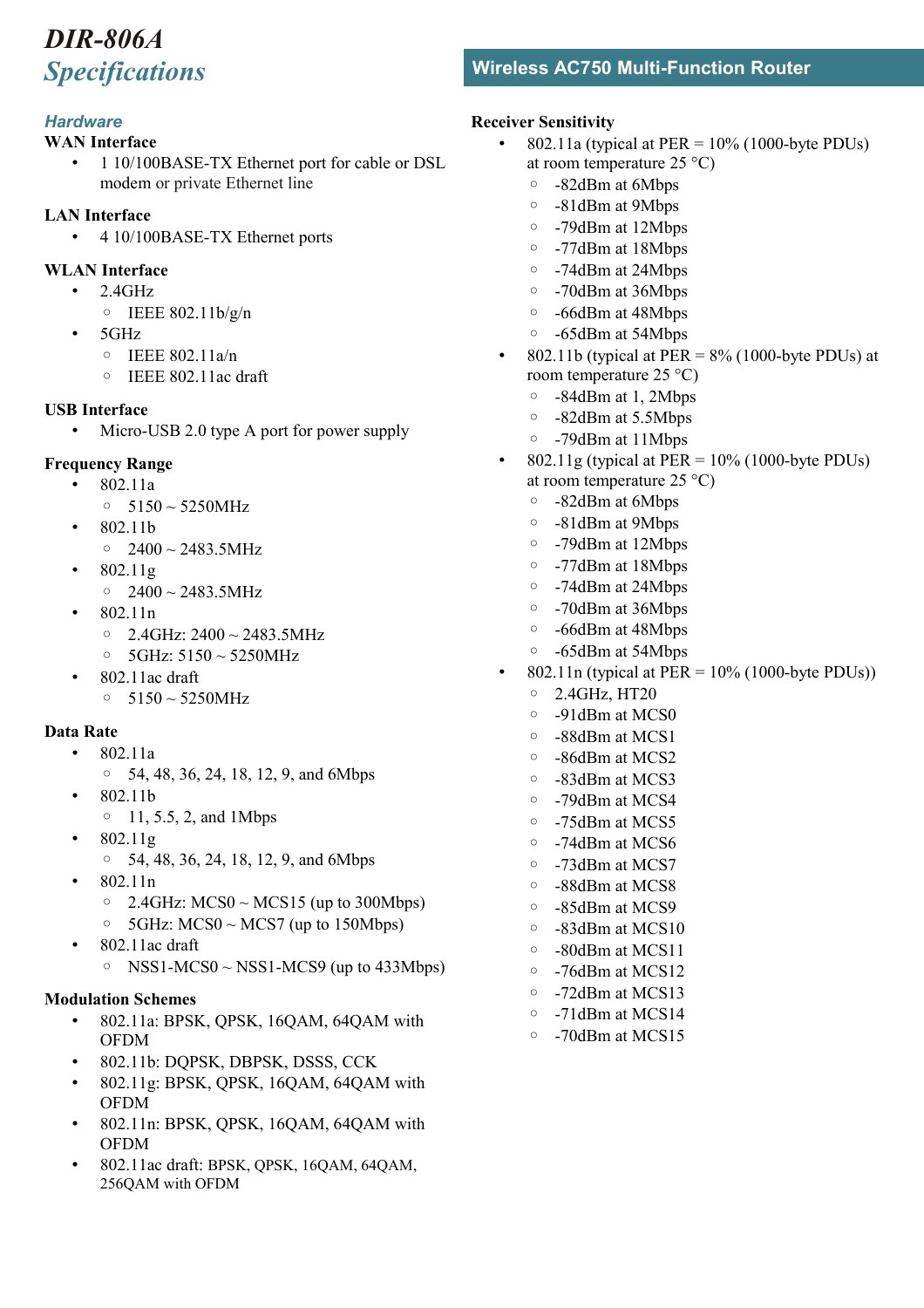- 2.4GHz, HT40
- -88dBm at MCS0
- -85dBm at MCS1
- -83dBm at MCS2
- -80dBm at MCS3
- -76dBm at MCS4
- -72dBm at MCS5
- -71dBm at MCS6
- -70dBm at MCS7
- -85dBm at MCS8
- -82dBm at MCS9
- -80dBm at MCS10
- -77dBm at MCS11
- -73dBm at MCS12
- -69dBm at MCS13
- -68dBm at MCS14
- -67dBm at MCS15
- 5GHz, HT20
- -82dBm at MCS0
- -79dBm at MCS1
- -77dBm at MCS2
- -74dBm at MCS3
- -70dBm at MCS4
- -66dBm at MCS5
- -65dBm at MCS6
- -64dBm at MCS7
- 5GHz, HT40
- -79dBm at MCS0
- -76dBm at MCS1
- -74dBm at MCS2
- -71dBm at MCS3
- -67dBm at MCS4
- -63dBm at MCS5
- -62dBm at MCS6
- -61dBm at MCS7
- 802.11ac draft (typical at  $PER = 10\%$  (1000-byte PDUs))
	- 5GHz, HT20
	- -82dBm at MCS0
	- -79dBm at MCS1
	- -77dBm at MCS2
	- -74dBm at MCS3
	- -70dBm at MCS4
	- -66dBm at MCS5
	- -65dBm at MCS6
	- -64dBm at MCS7
	- 5GHz, HT40
	- -79dBm at MCS0
	- -76dBm at MCS1
	- -74dBm at MCS2
	- -71dBm at MCS3
	- -67dBm at MCS4
	- -63dBm at MCS5
	- -62dBm at MCS6
	- -61dBm at MCS7

### *Specifications* **Wireless AC750 Multi-Function Router**

- 5GHz, VHT80
- -76dBm at MCS0
- -73dBm at MCS1
- -71dBm at MCS2
- -68dBm at MCS3
- -64dBm at MCS4
- -60dBm at MCS5
- -59dBm at MCS6
- -58dBm at MCS7
- -53dBm at MCS8
- -51dBm at MCS9

#### **Transmitter Output Power**

*The maximum value of the transmitter output power depends upon the radio frequency regulations applied in your country*

- 802.11a (typical at room temperature  $25^{\circ}$ C)
	- 17dBm (+/-1.5dB) at 6, 9, 12, 18Mbps
	- $\circ$  16dBm (+/-1.5dB) at 24Mbps
	- 15dBm (+/-1.5dB) at 36, 48Mbps
	- $\circ$  14dBm (+/-1.5dB) at 54Mbps
- 802.11b (typical at room temperature  $25^{\circ}$ C) ◦ 17dBm (+/-1.5dB) at 1, 2, 5.5Mbps
- 802.11g (typical at room temperature  $25^{\circ}$ C)
	- 17dBm (+/-1.5dB) at 6, 9, 12, 18, 24Mbps
	- $\circ$  16dBm (+/-1.5dB) at 36Mbps
	- $\circ$  15dBm (+/-1.5dB) at 48Mbps
	- 15dBm (+/-1.5dB) at 54Mbps
- 802.11n (typical at room temperature  $25^{\circ}$ C) ◦ 2.4GHz, HT20
	- 18dBm (+/-1.5dB) at MCS0-3, 8-11
	- 17dBm (+/-1.5dB) at MCS4, 12
	- 16dBm (+/-1.5dB) at MCS5-6, 13-14
	- 15dBm (+/-1.5dB) at MCS7, 15
	- 2.4GHz, HT40
	- 18dBm (+/-1.5dB) at MCS0-3, 8-11
	- 17dBm (+/-1.5dB) at MCS4, 12
	- 16dBm (+/-1.5dB) at MCS5-6, 13-14
	- 15dBm (+/-1.5dB) at MCS7, 15
	- 5GHz, HT20
	- 17dBm (+/-1.5dB) at MCS0-3
	- 16dBm (+/-1.5dB) at MCS4-6
	- $\circ$  15dBm (+/-1.5dB) at MCS7
	- 5GHz, HT40
	- 17dBm (+/-1.5dB) at MCS0-3
	- 16dBm (+/-1.5dB) at MCS4-6
	- $\circ$  15dBm (+/-1.5dB) at MCS7
- 802.11ac draft (typical at room temperature 25  $^{\circ}$ C) ◦ HT20
	- 17dBm (+/-1.5dB) at MCS0-3 ◦ 16dBm (+/-1.5dB) at MCS4-6

◦ 15dBm (+/-1.5dB) at MCS7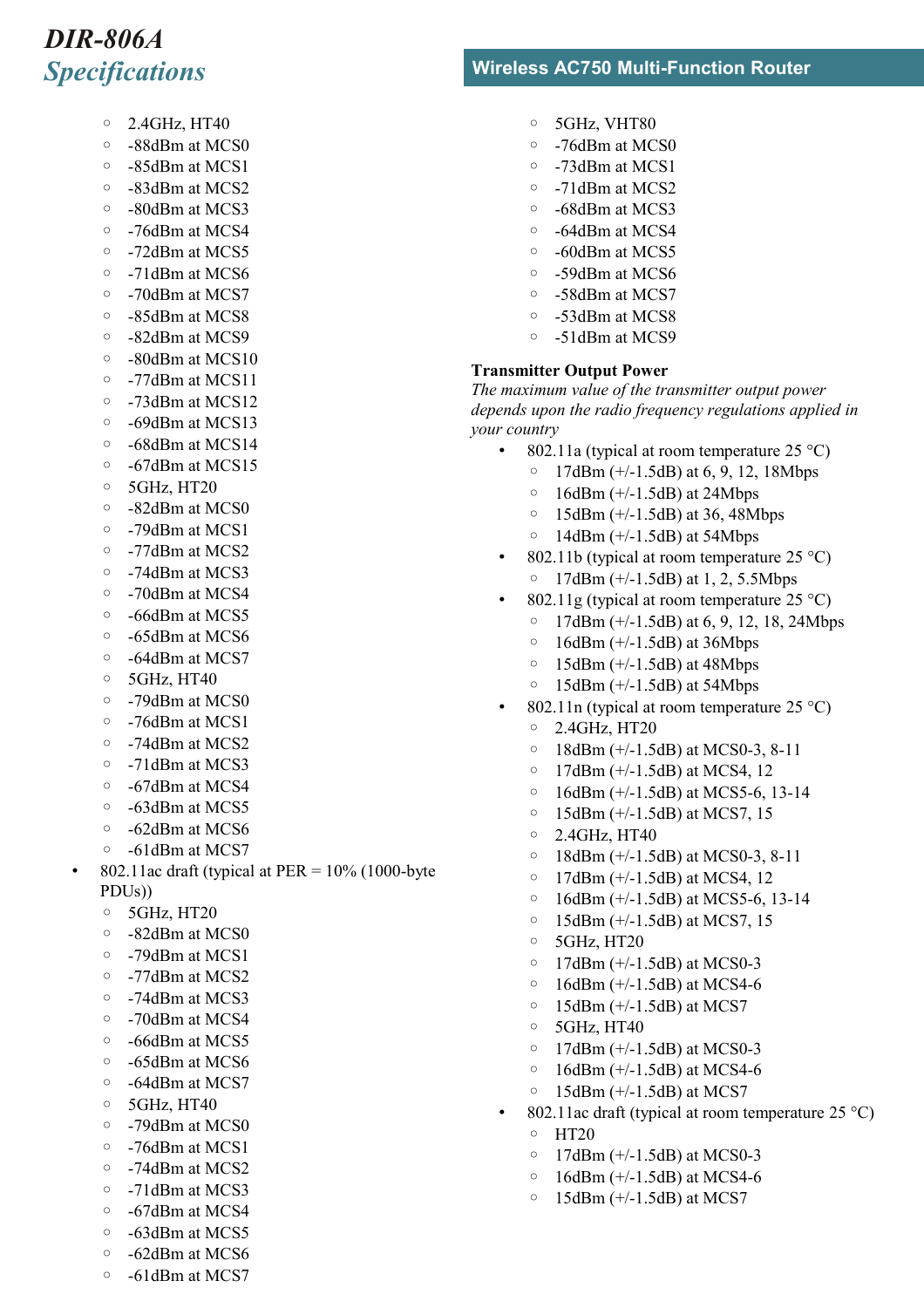- HT40
- 17dBm (+/-1.5dB) at MCS0-3
- 16dBm (+/-1.5dB) at MCS4-6
- $\circ$  15dBm (+/-1.5dB) at MCS7
- VHT80
- 17dBm (+/-1.5dB) at MCS0-1
- 16dBm (+/-1.5dB) at MCS2-6
- $\circ$  15dBm (+/-1.5dB) at MCS7
- $\circ$  14dBm (+/-1.5dB) at MCS8
- $\circ$  13dBm (+/-1.5dB) at MCS9

#### *Software*

- **Operation Modes**
	- Router mode
	- Access point mode

#### **Network Functions**

- WAN connection types:
	- PPPoE
	- Static IP
	- Dynamic IP
	- PPTP/L2TP + Static IP
	- PPTP/L2TP + Dynamic IP
- DHCP server/client/relay
- DNS relay
- VPN pass-through (PPTP/L2TP)
- Dynamic DNS
- Static IP routing
- Remote management
- Network statistics for each interface
- IGMP Proxy
- RIP
- UPnP
- Support of VLAN
- Flow control
- TR-069 client
- WAN ping respond
- Support of SIP
- Support of RTSP

#### **Wireless Connection**

- Supported security settings:
	- WEP
	- WPA/WPA2 Personal
- WPA/WPA2 Enterprise
- MAC filter
- Managing connected stations
- PIN and PBC methods of WPS
- WMM (Wi-Fi QoS)
- Advanced settings
- "Client" function (router mode)
	- WISP repeater
- "Client" function (access point mode)
	- Wireless network client
	- Wireless network repeater

### *Specifications* **Wireless AC750 Multi-Function Router**

#### **Firewall Functions**

- Network Address Translation (NAT)
- Stateful Packet Inspection (SPI)
- IP filters
- MAC filter
- URL filter
- DMZ
- Prevention of ARP and DDoS attacks
- Virtual servers

#### **Configuration and Management**

- Multilingual web-based interface for configuration and management
- Access via TELNET
- Firmware update via web-based interface
- Automatic notification on new firmware version
- Saving/restoring configuration to/from file
- Support of remote logging
- Automatic synchronization of system time with NTP server and manual time/date setup
- Ping function
- Traceroute utility

#### *Physical and Environmental*

#### **LEDs**

- Operating mode
- WLAN
- **Internet**
- 4 LAN LEDs

#### **Power**

- External power adapter DC 12V/1.2A
- Reset to Factory Defaults button

#### **Operating Temperature**

• From 0 to 40  $^{\circ}$ C (from 32 to 104  $^{\circ}$ F)

#### **Storage Temperature**

• From -20 to 65  $^{\circ}$ C (from -4 to 149  $^{\circ}$ F)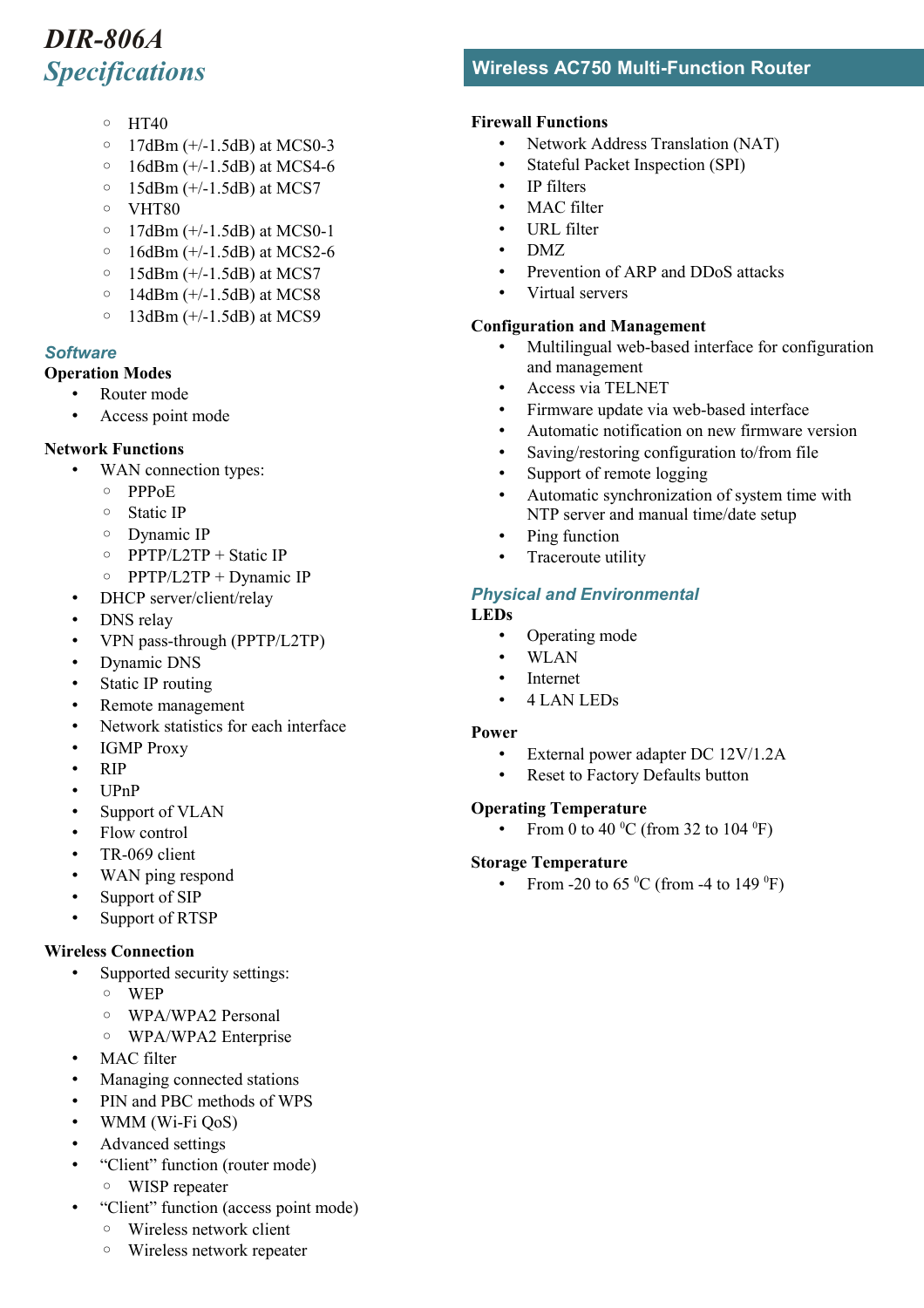

The DIR-806A device in the "router" mode is connected to a private Ethernet line or to a cable or DSL modem. Computers connect to DIR-806A via wireless or wired connection.

It is necessary to specify the same encryption parameters and the channel of the wireless network for DIR-806A and computers with Wi-Fi adapters. In addition, it is necessary to configure a WAN connection for DIR-806A.

The DIR-806A device in the "access point" mode is connected to the wired router. Computers connect to DIR-806A via wireless or wired connection. It is necessary to specify the same encryption parameters and the channel of the wireless network for DIR-806A and computers with Wi-Fi adapters.

The DIR-806A device in the "router" mode is connected to a WISP access point via wireless connection. Computers connect to DIR-806A via wireless or wired connection. It is necessary to configure the same channel of the wireless connection for DIR-806A and the WISP access point. Other parameters of the wireless network of DIR-806A do not depend upon the settings of the WISP access point. In addition, it is necessary to configure a WAN connection for DIR-806A.